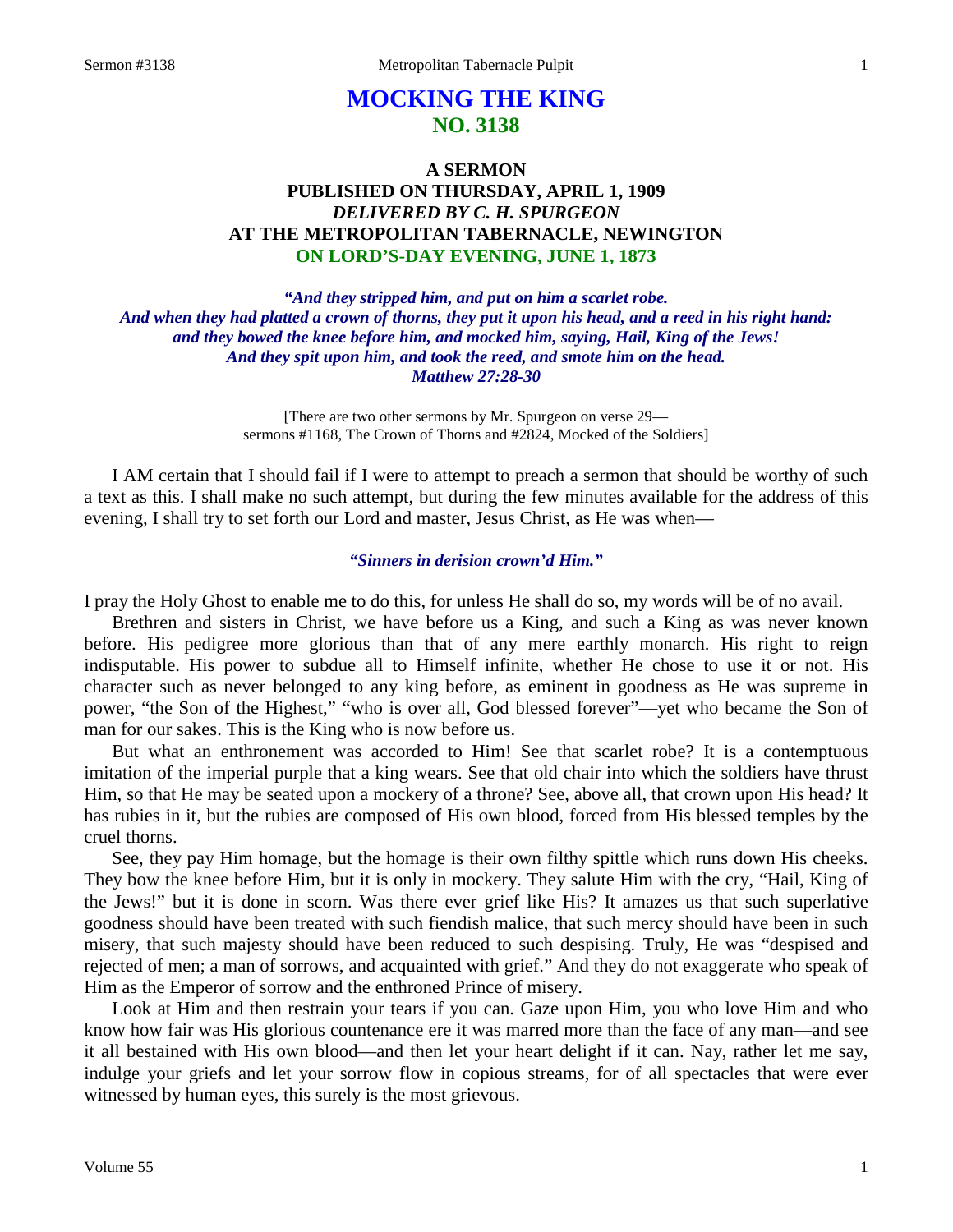There are three things upon which I am going to speak. There are many other things to be seen in this strange exhibition of majesty in misery, but these three things will suffice to occupy our thoughts at this time.

**I.** The first is this. I see in our Savior thus mocked and put to shame, THE EMBLEM OF WHAT OUR SIN HAS DONE.

Remember that *Jesus Christ stood in the sinner's place*. This is an old truth, with which you are very familiar, but of which you are never tired of hearing. Having been "made in the likeness of men, and being found in fashion as a man," and having agreed to stand in the room and place of sinners as if He had been Himself a sinner, you see in Jesus Christ the full result of sin epitomized.

Man wanted to be a king, or to be more than a king. "Ye shall be as gods," said the serpent to Eve in the garden of Eden, insinuating that the great God was jealous of man and fearful that man would grow so great as to be His rival. Thus tempted, man put out his hand and touched the fruit of which he had been forbidden to partake. He had been a happy subject, but he hoped that he might become a happier king. It had been his delight to do the will of the Lord, but now he thought he should be able to do his own will, and that he should be able to reign side by side with God, or even in His place.

Ah, foolish man, see what kind of royalty it is that sin can bring you! Come here and see as in a glass the image of the coronation which sin gives to man. See how it crowns him with mock dignity and honor. It makes him look like a king, but it is only a tinsel splendor—all outside show and sham. It gives him no royal rank or regal character in any case whatever. It is true that there is a crown upon man's head, but it is a crown of thorns and this is the only crown that sin can ever give to poor humanity.

Man wanted to be lord of the earth and so he was in a certain sense, but his first act of lordship was to cause a blast and blight upon paradise, and to sow the earth with thorns and thistles, so that thenceforth he should never eat bread without being reminded of his sin through the very sweat on his face.

O yes, man, you are a king! I can see your crown. Set great store by it if you can—proud, foolish monarch! You scorned to be a subject of the great Ruler of the universe and now you have become yourself a monarch! Behold your royal regalia! Specially notice your crown—a crown of thorns! This is how sin crowns us.

We see the same thing in our Savior, when He stood in our place—He was mocked, despised, rejected, crowned with thorns—and this is what we become through sin. "Sin, when it is finished, bringeth forth death." Christ on the cross is a yet fuller type of what man would have become had sin been let alone. It brings manhood ever lower and lower until it plucks his very life out of him and lays him dead beneath the clods of the valley. Sin's only throne is a mock one, its only crown is a painful one, and its only reward is sorrow and shame. In Jesus, mocked by the soldiers, we see what sin had brought our race to, and all that sin could do for us.

But our Lord, as a spectacle of shame, was also a representative of all of us in another way as to what sin would make of us. *In the time of His shame, nobody had a good word for Jesus*. All His disciples forsook Him and fled, and He was deserted by all other men and given over to mockery. That is just what our condition would be apart from Christ. And mark you, it is just what will be the condition of every sinner who has no share in Christ's substitutionary sacrifice.

The angels that kept their first estate must be ashamed of men—and redeemed men themselves will, throughout eternity, be ashamed of ungodly men. Daniel tells us that, when men shall awake, after the resurrection—unforgiven, unsaved—they will wake up "to shame and everlasting contempt." Amongst the pains and miseries of the world to come, to the ungodly this will perhaps be one of the most crushing—that the whole universe will ring with scorn of them.

There will not be any beings capable of thought that will have any admiration for sinners then. They will all wonder with the wonderment of contempt how men could ever have acted as they have done. I think some angel will say to them, "You, created by God and fed by His bounty, used your breath only to speak against the Most High. Though every day you owed every morsel that you ate to the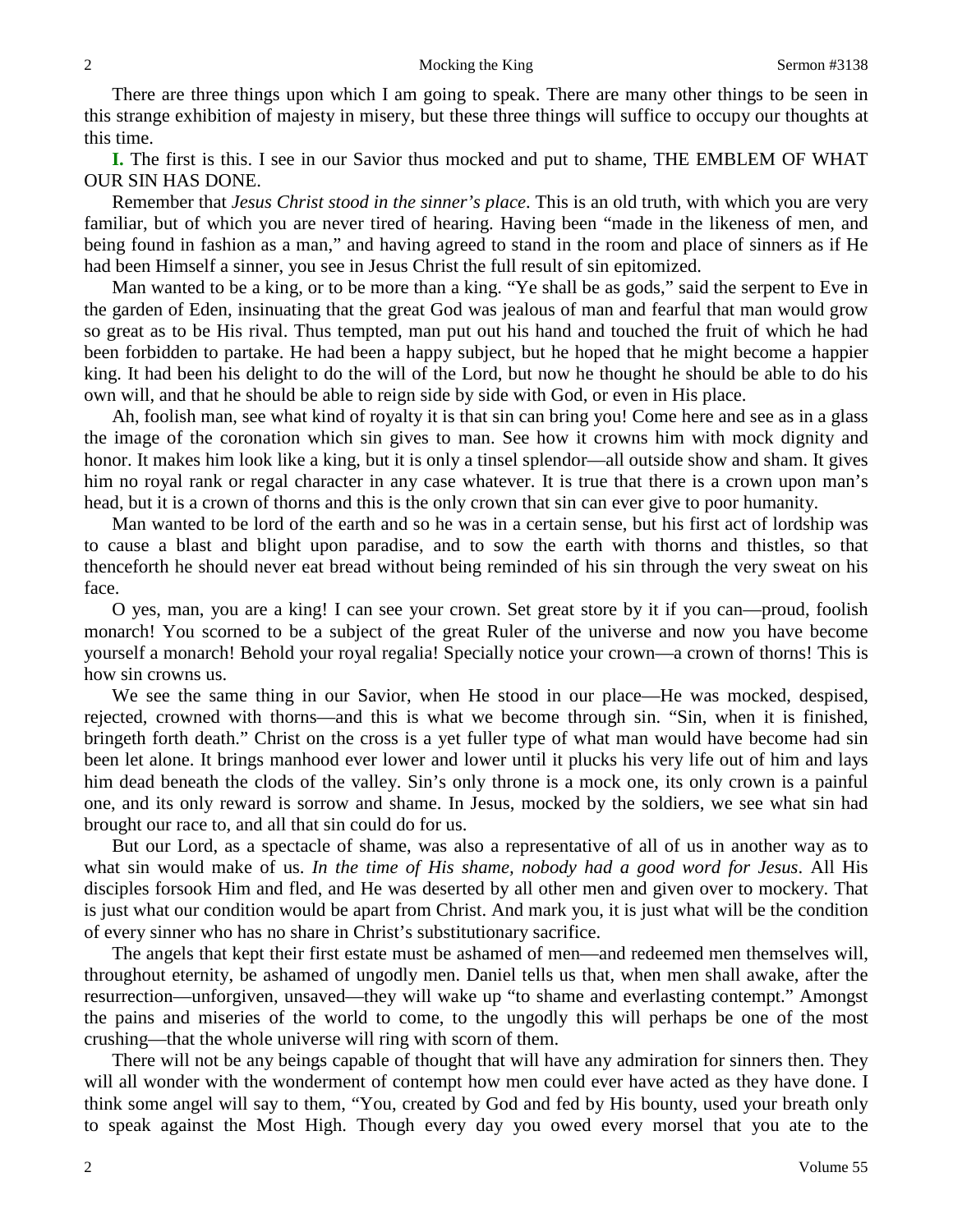benevolence of God, and even the garments on your backs, which else had been naked, were the gifts of His charity, you ungratefully lifted up your heel against Him. You were constantly receiving favors from the plentiful Benefactor and yet were never grateful for them. Shame on you, you ungrateful men and women."

And then the angel might say, "And after you had sinned so foully, the Gospel was brought to you, and you were bidden to believe in Jesus. Christ crucified was set before you, but even that wondrous sight never touched your heart, or if your heart was touched for a little while, the impression soon wore off, for you turned your back upon that wondrous sight and said, by your action, if not by your words, that it was nothing to you that Jesus should die!" It seems to me that an angel, looking down upon a sinner who has rejected Christ, will think of him as some sevenfold atrocity of nature.

My dear hearers, do not think that I am speaking too strongly. I am not, for there can be no crime that can be equal to that of the rejection of the Lord Jesus Christ by a sinner who has had the Gospel preached to him. It will be proven to be so in the world to come if not in this. And I believe that you impenitent sinners will be ashamed of yourselves then, and that you will call upon the mountains and rocks to fall upon you, and to hide you from the face of Him that sits upon the throne, because you will feel so mean, so wretched, so contemptible even to yourselves as you remember that Jesus Christ upon the cross, with love unparalleled, had no charms for you.

You will then see what you do not appear to see now—that you must have been the meanest creature that ever existed that you did not at once fly to His arms, and kiss His feet, and there and then say, "Blessed be God for such a Savior! I love Him and will spend and be spent for Him all my days."

Jesus Christ there, then, as an object of shame and scorn, is only a picture and emblem of what every sinner is and what every sinner will be unless renewed by grace—he will be an object of everlasting shame and contempt. How the very devils in hell will mock him throughout eternity! He shall wear his mock crown—it shall not even be a crown of thorns—it will be a circlet of flames of fire.

But how terrible will be the laughter of the fiends in the pit as they gather around him and cry, "You would be your own master, would you not? You would be a king, would you not? You would not kiss the Son, you would not yield to His sway, you would have your own way. Now see what it has all come to—a crown of fire that cannot be quenched! You said that you could save yourself—why did you not do so? You said that you could make yourself fit for heaven any day without a Savior—why did you not do so?"

Such mocking as these, which will come as much from the man himself as from his companions in misery, will make him realize that the fruit of sin is shame—and that it is bitter beyond all description or imagination.

**II.** Now, secondly, our Savior thus mocked, and despised, and rejected of men, gives us A PICTURE OF THE WORLD'S ESTIMATE OF HIM.

Jesus Christ, the Son of God, came to this earth as the Savior sent from God, not "to condemn the world, but that the world through him might be saved." What does the world think of Him? He has lived upon the earth thirty-three years and all that time He has done nothing but deeds of kindness to all with whom He has come into contact, and now the world is about to give its verdict concerning Him.

What eulogy will it pass upon this great Lover of humanity? What will it say to this grandest of all philanthropists? What are the rewards with which it will seek to ennoble Him? There they are! There they are! Coarse laughter and cruel mockery in the common room of the Praetorian guards! That is what the world thinks of Christ—it thinks nothing of Him, it ridicules and despises Him.

"But" some say of you, "we have never treated Christ like that." Hearken, sirs, there are some of you in this house who are quite indifferent to the Lord Jesus Christ. You pay some outward deference to religious worship, but you have never given your hearts to Christ. You have never spent even an hour in your whole lives in seriously meditating upon His blessed person and His glorious work. You are not in a right state of heart to speak to His praise and glory, neither can you do anything to extend His cause and kingdom in the earth.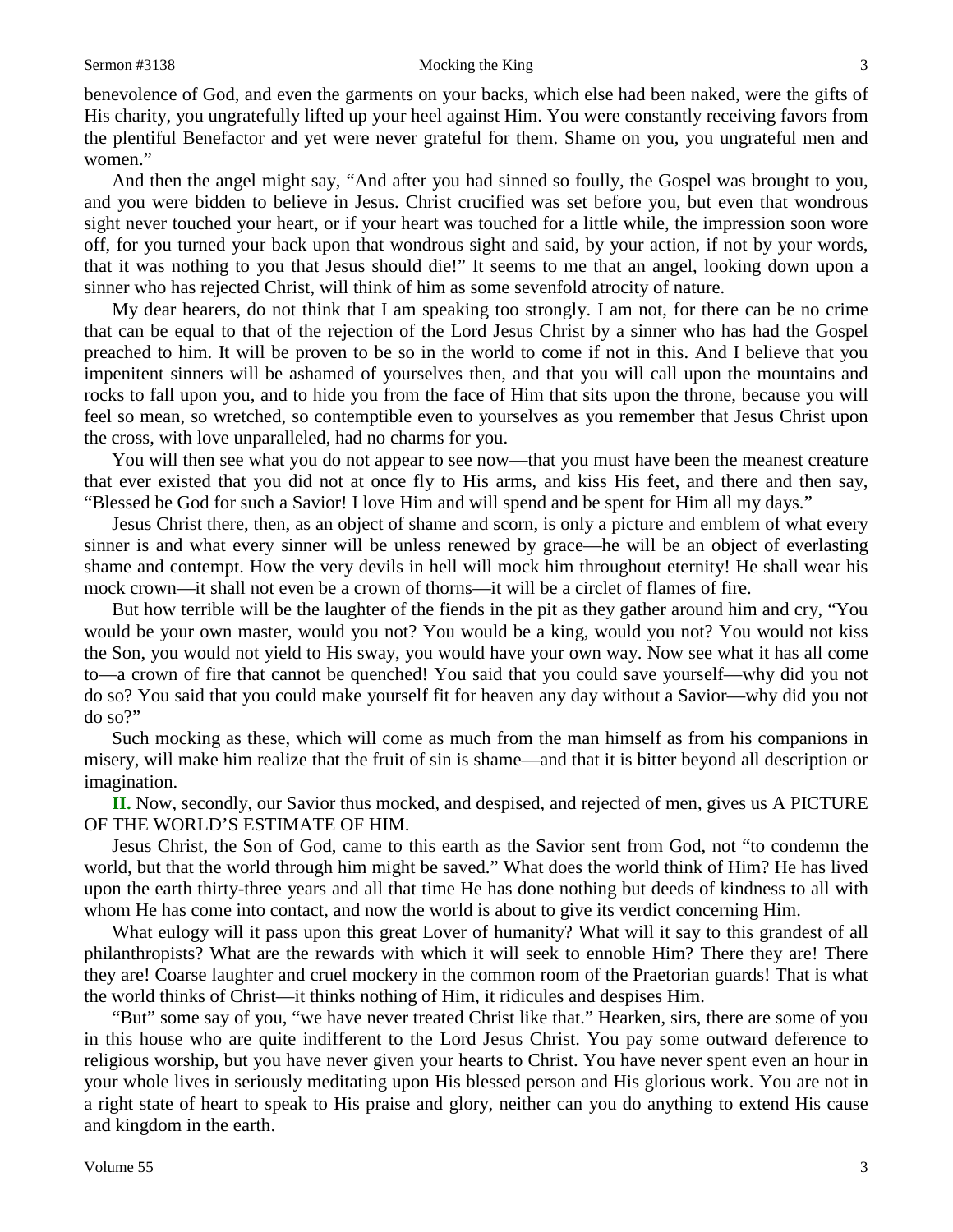It is true that you do not blaspheme Him—you are not openly in opposition to Him, but you are just indifferent. Can there be anything much worse than indifference to the Lord Jesus Christ? He is so loving and gentle, and so tender of heart that to be indifferent to Him is to cut Him to the quick. Oh, had He been indifferent to us—when there was no other eye to pity us and no other arm to save us—if He had been indifferent to us then, instead of meeting in this place tonight to hear of Him, we should all of us have been in hell. But He was not indifferent to us, so let none of us be so cruel as to be indifferent to Him.

There are some who are not indifferent, for they are opposed to Christ—not to the Christ whom they have imagined, but to the real Christ of Calvary. If they hear the Gospel preached simply as we find it in the Bible, they are very angry. They can admire any false gospel that men have manufactured, but the Gospel of the Bible does not suit them. When they listen to that, they are carried away with wrath and indignation.

For instance, the great central doctrine of substitution—Christ suffering in the sinner's stead—how many turn away with contempt from that plainly-revealed truth! Then the doctrine of justification by faith, which is the very marrow of Christ's Gospel—how many are incensed at that and cry out against it! The true Christ, the real Christ—they are angry at every mention of Him.

Perhaps there are some of you who have been persecuting your children because they have been speaking about the Savior. Do I address a husband who has spoken very bitterly to his wife because of her religion, or a brother who has been persecuting his sister because she is a Christian, or an employer who has been sneering at and ridiculing his godly servant?

Do you not know that, in acting thus, you are ridiculing Christ Himself? For, if these people are really followers of Christ, He counts that whatever is done to them is done to Himself. He said to Saul of Tarsus, "Why persecutest thou *me*?" Saul had no idea that he was persecuting the Lord—he thought it was only a few poor deluded men and women that he was haling off to prison or to death—but it was Christ Himself, in the person of His followers, whom Saul was persecuting.

Take care what you are doing, I pray you, you who are thus persecuting the Christ of God, for it is very common for Christ, in this way, to receive from the world nothing but indifference and contempt, or actual opposition and persecution.

And alas! I grieve to have to say it, but I fear that Christ is crowned with thorns and mocked by a great many who scarcely think they are doing so. I mean, for instance, do you not feel that it is mocking the Savior to have His image set up in many countries as an idol to be worshipped? Even in our own land you may find tens of thousands bowing down before what they think to be the image of Christ or before a picture of His cross.

I would rather die a thousand deaths, if I could do so, than that anyone should set up my image and turn it into a god. Yet I am only a poor weak, sinful man and therefore so to degrade me would not matter much—but to take Jesus Christ, the pure and perfect Son of God, and make an idol of Him—a detestable loathsome thing, for such is an idol—must cut Him to the quick. It must daily crucify Him afresh and put Him to an open shame.

If you will make idols, take devils and make idols of them. But to take the Son of God, and make an idol of Him, is infamous. When the poor heathen bow before their ugly idol of wood or stone, it is degraded by being put to such an evil use—but when the immaculate Son of God has His image prostituted to such a vile use as that of being made part of the machinery of idolatry, it is atrocious. Now is He mocked indeed.

But there are other people who seem determined to mock Christ in other ways. He instituted the ordinance of believers' baptism to be the introductory rite into church fellowship, but the mockers have changed the subjects, and mode, and meaning of the ordinance, and turned it into a piece of witchcraft which, they say, regenerates unconscious babies and makes them members of Christ, children of God, and inheritors of the kingdom of heaven.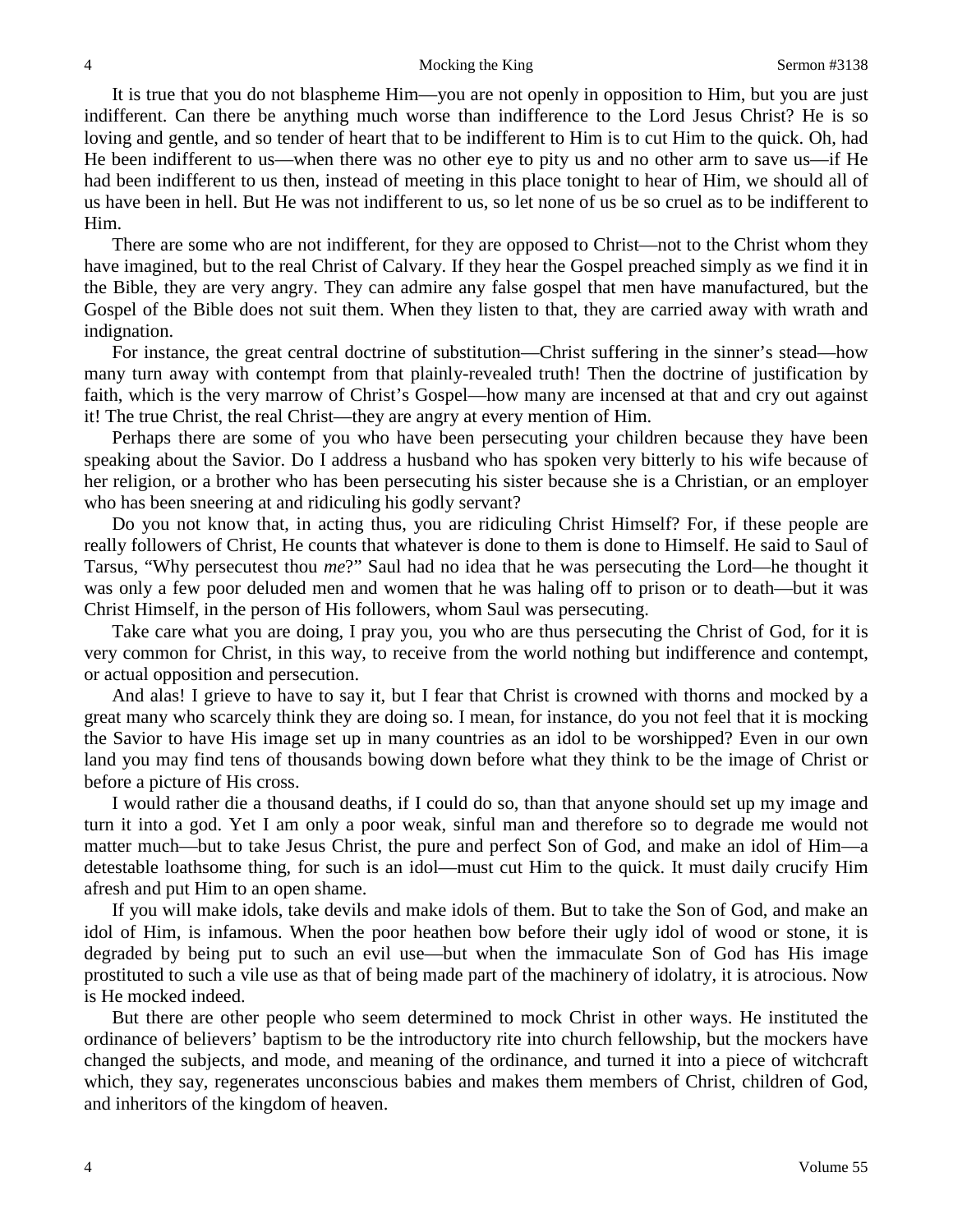Christ also instituted a simple supper of bread and wine to be a memorial of His death. But the mockers have changed that ordinance into the sacrifice of the mass, a thing for "priests" to conjure with, saying that they make the bread and wine into the actual flesh and blood of Jesus Christ. Oh, these are dreadful horrors! I sometimes marvel that the earth does not open and swallow up these mockers and that Almighty God still allows these abominations to continue. Surely the mockery of Christ by the Praetorian guard was not such a crime as this.

Then there are others who mock Christ in another way. They preach Christ, but say that He is nothing but a man. They exalt His humanity, but deny His deity. Is not this doing spiritually what the soldiers did literally? Such preachers put on Christ a purple robe, but as they deny His deity, it is only a mock robe—it is not the true purple of omnipotence and omniscience which belongs to Him of whom the psalmist said, "The LORD reigneth, he is clothed with majesty."

They put on Him the crown of humanity, but it is only a crown of thorns. They put in His hand a sceptre, but it is nothing but a reed. Their christ is nothing but a man and not the co-equal and co-eternal Son of God, Christ Jesus our dear Lord and Savior. They have taken away the King's real regalia, His real sceptre, and His real crown—and thus they have degraded Him to their own level. Or rather, I should say that they would do so if they could.

It is thus that Jesus is still mocked and shamefully entreated by some whose preaching consists of philosophical essays in which there is no mention of the precious blood of Christ, and the atonement, and all the other grand old doctrines of Christianity are utterly ignored. This is just imitating the Roman soldiers who set Christ up on an old chair, and mocked Him with all the emblem of royalty travestied, and with everything that constituted regal power and majesty taken away from Him.

Worst of all, there are some professors who, in a certain sense, hold the truth, but who hold it in unrighteousness. There are some who say that they love the Lord Jesus Christ and they will probably come with us to the communion table tonight pretending that they love Him, yet knowing all the while that Christ has no real power over their lives.

I marvel at some of you, who can degrade yourselves by drunkenness, and by even worse sins, or who can be guilty of dishonesty in business, or who live altogether graceless lives, and yet dare to talk as if you were trusting in the precious blood and righteousness of Christ. Oh, how you mock Him and insult Him by acting thus!

Never did the soldiers' spittle, which ran down His blessed cheeks in that season of shame, dishonor Him as much as when His praises are sung here by you who will tomorrow be singing a lascivious song, or who even dare to come to His table fresh from the haunts of sin. May God have mercy upon you and turn you from your evil ways, for, if He shall not do so, there shall be no punishment too stern to mark His sense of your gross insults to His Son.

I charge you, in the name of the thrice holy JEHOVAH, if you are living in sin, to refrain from pretending to be saints. If you cannot keep close to the Lord Jesus Christ, if you will not follow after holiness, I beseech you not to play the fool with God, and the liar to yourselves, by saying that Christ is your King. The devil is your king, so you cannot love the cup of the Lord while you love the cup of the drunkard, and you must not sit down to feast with the saints while you revel in uncleanness. How can you enjoy the pleasures of religion while you are satiated with the pleasures of the world?

You think that I am speaking severely, and so I am, for I sometimes feel almost brokenhearted over some whose inconsistencies make sad havoc in the church, "of whom I have told you often, and now tell you even weeping, that they are the enemies of the cross of Christ." Talk not of Roman soldiers mocking Jesus while there are wanton professors, while there are dishonest professors, while there are unforgiving and unchaste professors who dare even to come to the table of the Lord. May God preserve all of us from ever mocking Christ in such a way as this!

**III.** Time fails me, or it would do so if I lingered over this theme as I might, and therefore my last point shall be this. The Lord Jesus, thus mocked and despised, is THE MODEL TO US OF WHAT OUR CONDUCT SHOULD BE.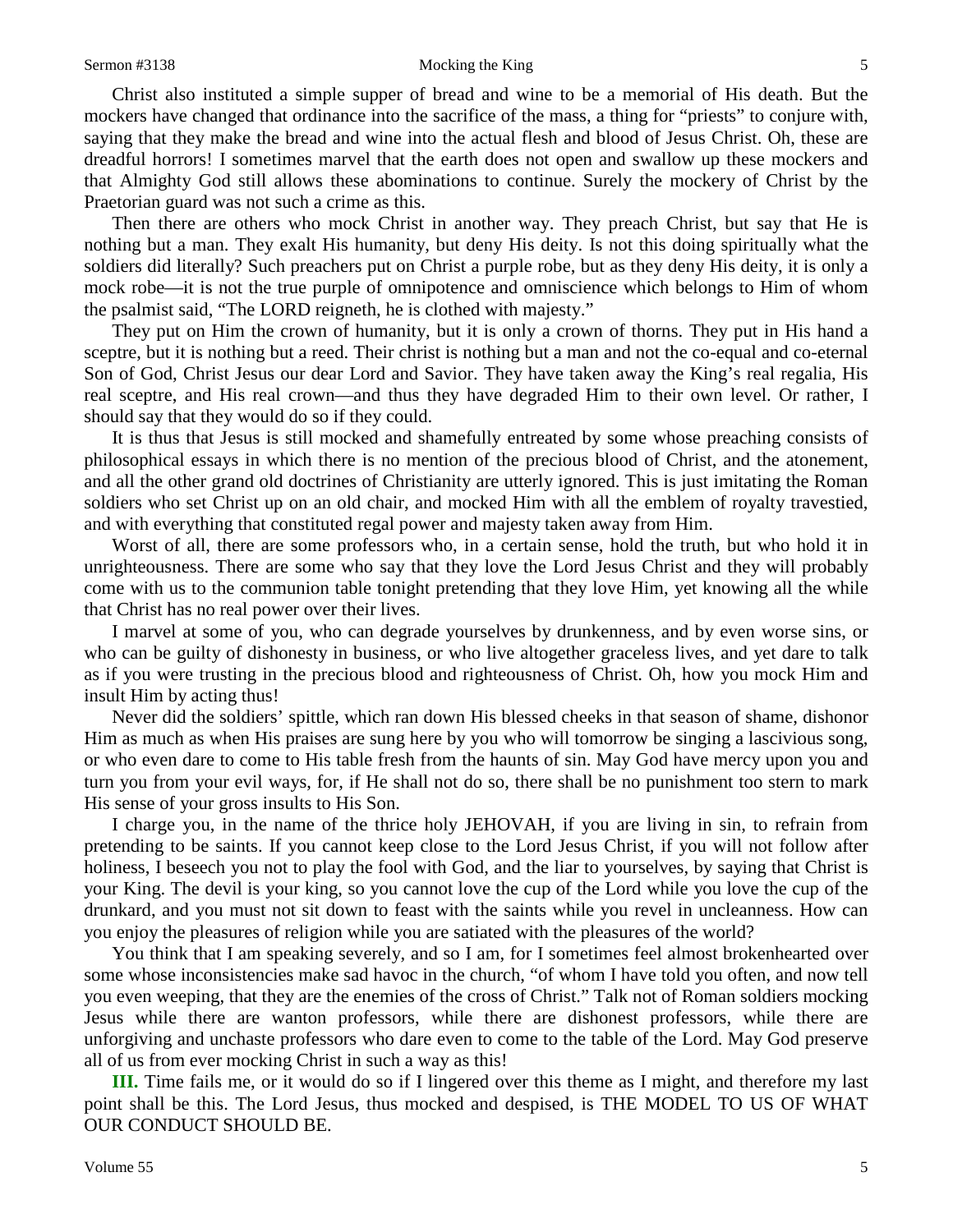Oh, how He loved us! Oh, how He loved us! I cannot find any other sentence coming to my tongue but that same one a third time as I look at Him—oh, how He loved us! This is He whose "eyes are as the eyes of doves by the rivers of waters, washed with milk and fitly set," whose "lips are like lilies, dropping sweet smelling myrrh," whose "head is as the most fine gold and his locks are bushy, and black as a raven." He is the altogether lovely One, yet He was most shamefully treated—and He willingly endured it, for our sake.

There is a famous picture which represents the Savior wearing the thorn-crown, and at the bottom of it are these words, written in German, "I suffered this for thee; what hast thou done for Me?" Count Zinzendorf, then gay and worldly, walked into the picture gallery and read these words. He stopped a while and then he went out a new man in Christ—to be a most devoted servant of the Lord for the rest of his days.

I wish I could paint that picture now by my words so that Christ might be visibly set forth before you, and that you might then hear Him say, "I suffered this for thee; what hast thou done for Me?" What actions can ever be worthy of such self-sacrificing love? What gifts can ever be equal to such unparalleled affection? What high and fervent thoughts shall ever rise to the height of this great argument? What consecration shall ever be worthy of Him? What all-consuming zeal, eating us up for His sake, shall ever approach the ardor of His love for us? I ask you that say that you love Him, to judge for yourselves how you ought to act towards Him who was willingly put into the place of scorn for you.

One or two things are perfectly clear. First, that *none of us ought, henceforth, ever to court ease, and pomp, and show*. When the Crusaders took Jerusalem, and Baldwin was proclaimed king, he refused to have a crown put on his head, for he said, "How can I wear a crown of gold where my Master wore a crown of thorns?"

I sometimes wonder how professing Christians can dress as finely as some of them do. I wish they had clearly before their eyes the likeness of their Lord dressed in the scarlet robe, crowned with thorns, and made the subject of the soldiers' cruel mockery. They would not then care as they do now for those prettinesses which, after all, are often only uglinesses to those who have true taste. Jesus Christ would not pick out as His imitators those who make a grand display—He was notable for His poverty and His shame, but some professing Christians are never happy unless they are notable for show. Let us give all that sort of thing up for the love of Jesus Christ our Lord.

Then, again, it is quite clear that *we ought not to care about scorn*. Scorn! Let us scorn scorn. Does the world laugh at us? Let us laugh at the world's laughter and say to it, "Do you despise us? It is not one half as much as we despise you. Our fathers despised your sword, O world—your dungeons, your racks, your gallows, your stakes—and do you think that we shall tremble at your scoffs and jeers?"

Certain infidel writers, when they caricature Christian people or the church as a whole, think they have done a clever thing, but how insignificant and trifling it all is—a thing scarcely worth mentioning! Our Lord was so scoffed at that any satire we may have to endure will be only a compliment in comparison with what He had to bear.

And present-day ridicule and scorn cannot mix a cup anything like that which He drank to the dregs. His cup was so bitter that anything they can give us to drink is comparatively sweet. They began so fiercely with Him that they cannot do anything as bad as that to us. They called the Master of the house Beelzebub, so they cannot call His servants by any worse name than that. They mocked Him and put Him to death. They brought forth their sharpest weapons first, so that the puny laughter and scorn that they bring against Christians now are really not worthy of a moment's consideration. Yet I know some who are very much troubled by them.

"Ah!" says one, "I am a Christian, I hope, but I have been misrepresented by those who ought to know what I really am." Well, but is that a new thing? You need not be astonished, for that is just what they did with Jesus. You might doubt whether you were a true servant of Christ if they did not tar you with the same brush that they used for Him.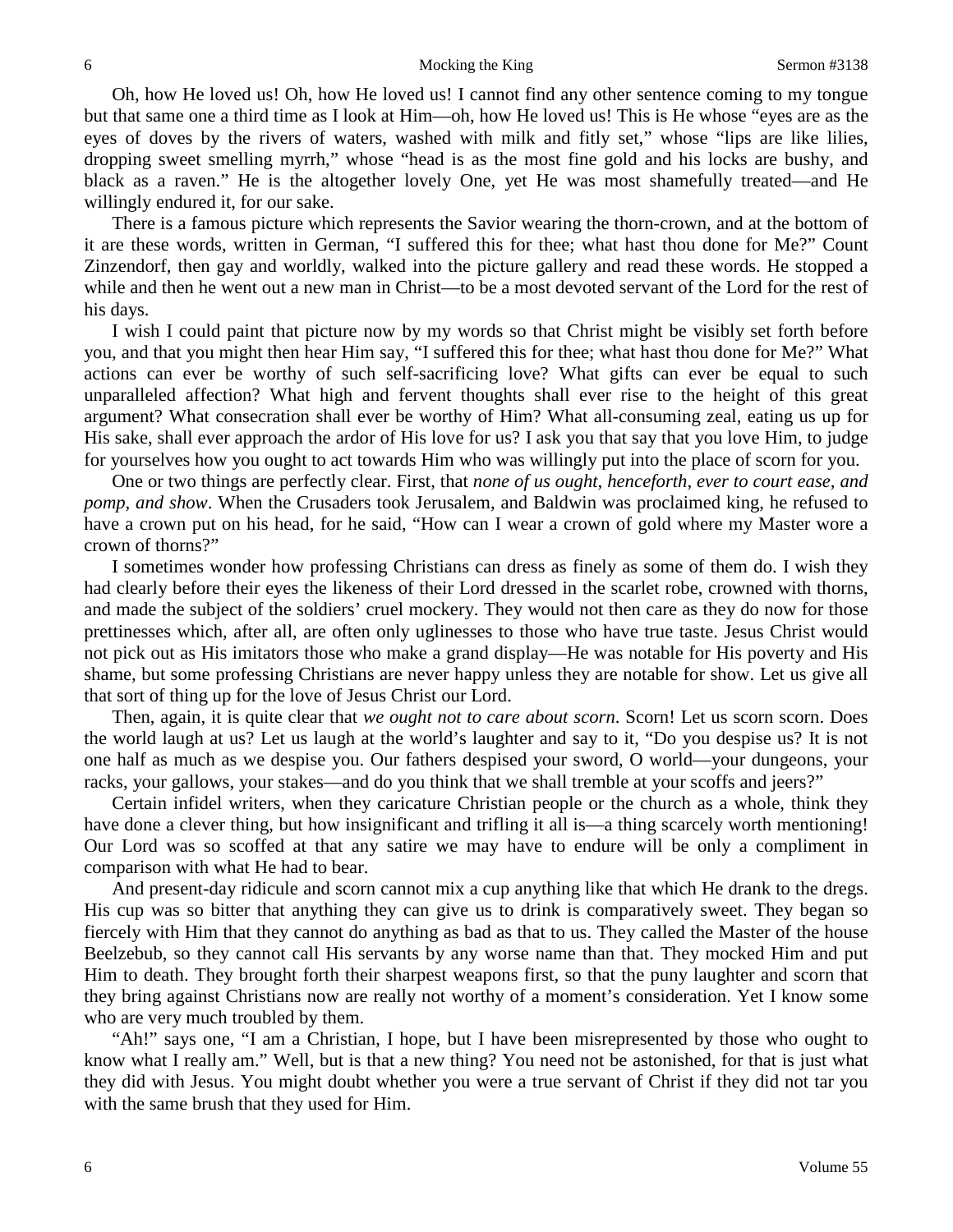#### Sermon #3138 Mocking the King 7

"Ah! but they say such cruel things about me, and have such a way of jeering at me that it quite stings me." Just so, but if they even crown you with thorns, you may be sure that the points of the thorns are broken off first, for Christ had them on His head and He has taken away the sharpness of the thorns. And if the ungodly mock you, it never can be with that refined irony with which the soldiers mocked Him when they said, "Hail, King of the Jews!"

Who is ashamed to be a Christian? Ay, who is ashamed to be a Nonconformist Christian? Who is ashamed to be called by the name of that church to which he belongs? If there are any such here, let them sneak out the back way, for cowards are not wanted in the army of God. But if you know that you are followers of Christ, glory in that blessed fact, and never blush at being put to shame for it. Nay, rather count "the reproach of Christ greater riches than the treasures in Egypt."

Before I close, I want just to say that I think such a text as this ought to stir up all of us who love the Lord *to be doing something for Christ that will demand self-denial*. I think it must be the reading of such a passage as this that has made some of our brethren and sisters go and labor amongst the very lowest of our population—where filth and vice abound.

I can understand a delicately-nurtured lady devoting herself to such work as that, and a gentleman of the highest culture toiling heroically among the people in the worst slums in London, after having seen Christ wearing the thorn-crown. I can understand a missionary, for Christ's sake, living and laboring in the midst of tenfold filth in China, and making himself a Chinaman among the Chinese that he may win them to the Savior.

I can understand something of the spirit that has made men and women devote themselves entirely to the cause of Christ, going about preaching the Word, or ministering to the poor or the sick. I can understand how some have even gone to plague-infested cities and lived and died among the sick and the dying.

When once we have seen Christ and His thorn-crown, there ought to be such enthusiasm as would make us capable of any deed of daring for Him. As I look at my master's head environed with thorns, I feel that any man who loves the Savior must grow heroic at the sight, if the Spirit of God will but help him to see it as he should.

And my brethren and sisters in Christ, it is not for me to suggest what you should do, but for each one of you to suggest it to yourselves, but I would ask each one of you whether you cannot do something for Jesus which you have never done before, make some sacrifice, wear a thorn-crown—I mean spiritually—for His sake, go a step farther than you have ever gone before, plunge deeper into the waters of consecration, give yourselves up to Christ more completely from this night forward.

I pray that you may, I pray the Spirit of God to enable you to do it, and unto the Lord Jesus shall be honor and glory in compensation for His shame—and surely that compensation He richly deserves. May He have it now, for His own dear name's sake! Amen.

## **EXPOSITION BY C. H. SPURGEON**

## *ACTS 28*

**Verses 1-3.** *And when they were escaped, then they knew that the island was called Melita. And the barbarous people shewed us no little kindness: for they kindled a fire, and received us every one, because of the present rain, and because of the cold*. [See sermon #3136, Lessons from the Malta Fire] *And when Paul had gathered a bundle of sticks,*

It must have been a fine sight to see the great apostle of the Gentiles gathering a bundle of sticks to put on the fire. But the men who can do great things are usually the men who do not disdain to do little things.

**3-5.** *And laid them on the fire, there came a viper out of the heat, and fastened on his hand. And when the barbarians saw the venomous beast hang on his hand, they said among themselves, No doubt*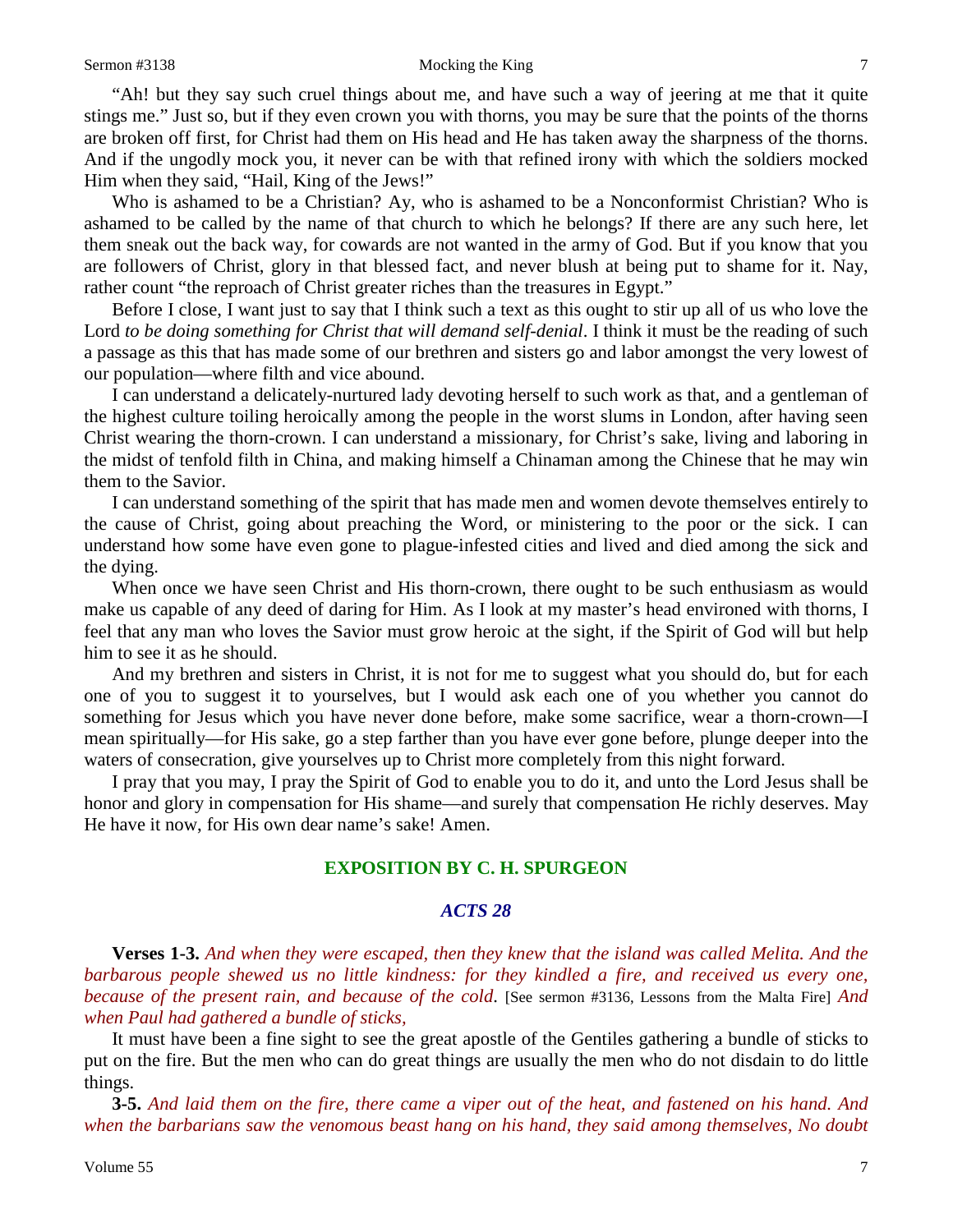*this man is a murderer, whom, though he hath escaped the sea, yet vengeance suffereth not to live. And he shook off the beast into the fire, and felt no harm*.

Was not this a fulfillment of the Master's words concerning the signs following faith in Him? "They shall take up serpents." Whether this viper had bitten Paul so as to really fill his veins with venom, we do not know—but it is an equal miracle whether it had done so or not. Whether the sting had already poisoned him or not, his life was preserved, and that was sufficient.

**6.** *Howbeit they looked when he should have swollen, or fallen down dead suddenly: but after they had looked a great while, and saw no harm come to him, they changed their minds, and said that he was a god*.

Those who saw what had happened to him regarded it as so marvelous that they thought he must be one of their heathen deities who had come down to the earth. He was not a god, however—but he was a man of God, and God had preserved him in the hour of peril.

**7-10.** *In the same quarters were possessions of the chief man of the island, whose name was Publius, who received us, and lodged us three days courteously. And it came to pass that the father of Publius lay sick of a fever and of a bloody flux: to whom Paul entered in, and prayed, and laid his hands on him, and healed him. So when this was done, others also, which had diseases in the island, came, and were healed: who also honoured us with many honours; and when we departed, they laded us with such things as were necessary*.

Happy island of Melita to have such a missionary driven on its shore, to heal the sick and preach the Gospel to the people. The calamities of ministers are often a benediction to the people. The shipwreck of Paul resulted in blessing to that island which otherwise it might have missed. Let us, as God's servants, leave ourselves in His hands and believe that He can sometimes use us better by means of a shipwreck than if He had given the winds and waves charge concerning us to bear us safely to our desired haven.

**11-13.** *And after three months we departed in a ship of Alexandria, which had wintered in the isle, whose sign was Castor and Pollux. And landing at Syracuse, we tarried there three days. And from thence we fetched a compass, and came to Rhegium: and after one day the south wind blew, and we came the next day to Puteoli.*

Those who have ever been there regard the spot as almost sacred where Paul set his foot on his way to Rome. It is a place where there is an abundance of hot springs, a place which of old was frequented for healing. I have stood there with intense delight. "We came the next day to Puteoli."

**14.** *Where we found brethren,*

There were some Christians there. See how soon the Gospel had spread as far as to this seaport town. Probably some Christian sailors carried it there. Blessed will it be when the ships of Tarshish shall bear not only men especially set apart as missionaries, but when every sailor shall be a missionary for Christ. "We came the next day to Puteoli: where we found brethren,"

#### **14.** *And were desired to tarry with them seven days:*

So they were able to have one Lord's day together. They were probably only a very small company of poor Christians, but what a joyful privilege it was for them to have the beloved apostle with them for that memorable week in their lives!

**14.** *And so we went toward Rome*.

Now it was a marching band of soldiers taking them as prisoners to appear before the emperor at Rome.

**15.** *And from thence, when the brethren heard of us, they came to meet us as far as Appii forum, and the Three Taverns: whom when Paul saw, he thanked God, and took courage*.

It must have cheered his heart to see that there were some who loved him sufficiently to make a weary tramp along the Appian Road to meet him and salute him in the name of their common Lord.

**16.** *And when we came to Rome, the centurion delivered the prisoners to the captain of the guard: but Paul was allowed to dwell by himself with a soldier that kept him*.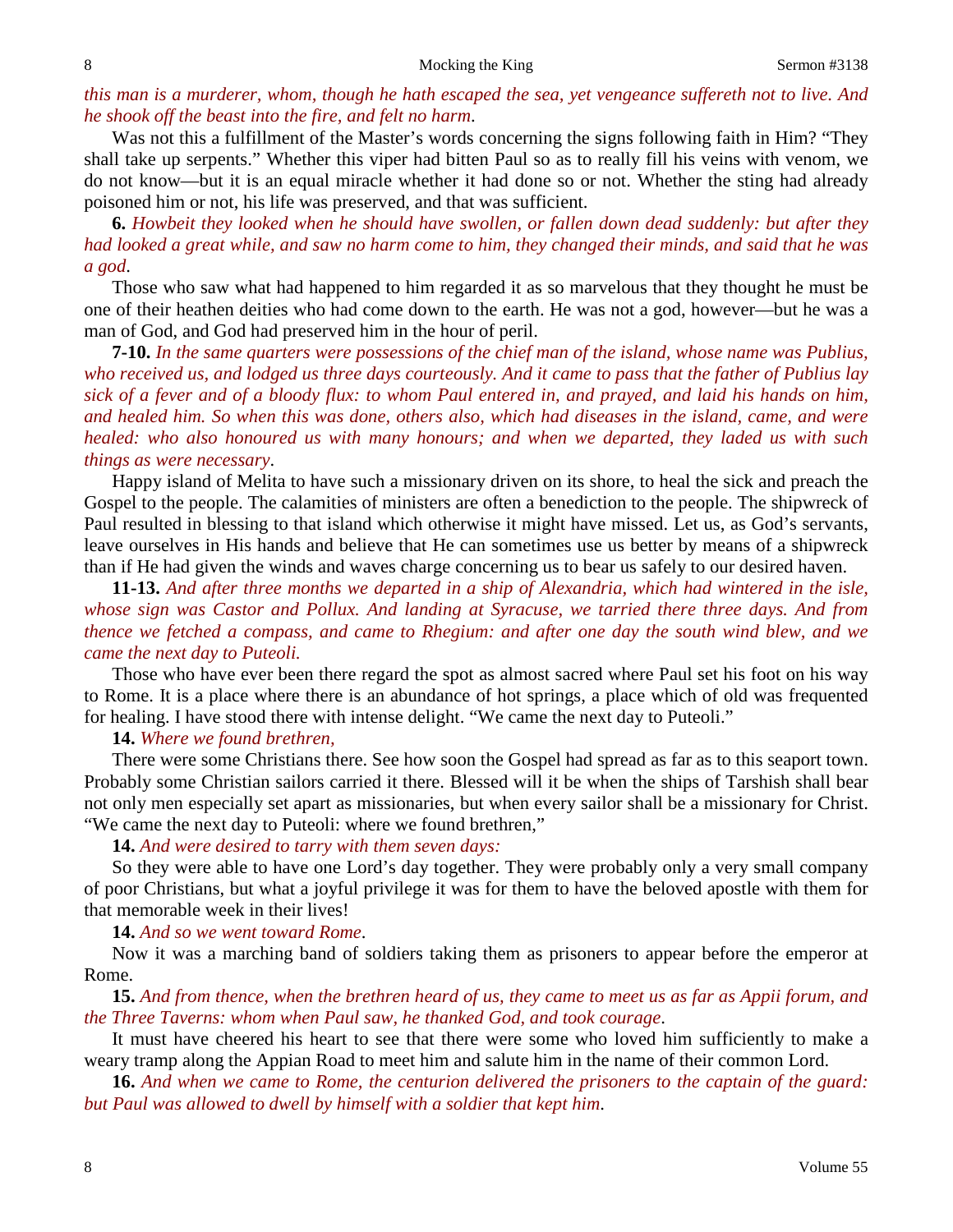#### Sermon #3138 Mocking the King 9

This was a great favor, no doubt, but do not forget that he had to have his right hand chained to the left hand of the soldier day and night and that was not very pleasant either for him or for the soldier. Yet he thus had an opportunity of personal conversation with the soldiers of the Praetorian Guard and as they were continually being changed, Paul no doubt had opportunities of conversation with hundreds of them—and thus the Gospel was spread in a very unlikely quarter.

Would you like to be chained to a soldier day after day, and month after month? There are some who would not have that experience for half an hour without putting the Gospel plainly before the soldier so that he should at least know what it is, even if he did not accept it. That is a wonderful way of preaching—man to man. When they were chained hand to hand, there was no getting away from what Paul had to say.

#### **17.** *And it came to pass, that after three days—*

That was quick work. He had only got into his house three days when he began to work. "After three days—"

#### **17.** *Paul called the chief of the Jews together:*

There are said to have been seven synagogues in Rome at that time, so the apostle sent for a number of the chief men in the various congregations.

**17-20.** *And when they were come together, he said unto them, Men and brethren, though I have committed nothing against the people, or customs of our fathers, yet was I delivered prisoner from Jerusalem into the hands of the Romans. Who, when they had examined me, would have let me go, because there was no cause of death in me. But when the Jews spake against it, I was constrained to appeal unto Caesar; not that I had ought to accuse my nation of. For this cause therefore have I called for you, to see you, and to speak with you: because that for the hope of Israel I am bound with this chain*.

They were all looking for the Messiah, for there was at that time a general expectation of His coming.

**21-22.** *And they said unto him, We neither received letters out of Judea concerning thee, neither any of the brethren that came shewed or spake any harm of thee. But we desire to hear of thee what thou thinkest: for as concerning this sect, we know that everywhere it is spoken against*.

Although men did not understand it, they spoke against it. This is often a blessing. This is the kind of advertisement that helps the Gospel, for if men will only be sufficiently interested in it to speak against it, they will be likely to come and hear it—and some of them will be almost certain to receive it. The truth never spreads so fast as when men oppose it.

**23.** *And when they had appointed him a day, there came many to him into his lodging; to whom he expounded and testified of the kingdom of God, persuading them concerning Jesus,* [See sermon #1970, Loving Persuasion] *both out of the law of Moses, and out of the prophets, from morning till evening.*

It was a long and blessed day, a grand opportunity for Paul thus to be able hour after hour to expound the Gospel. But see the result—the result which always seems to follow the faithful preaching of the truth:

**24-28.** *And some believed the things which were spoken, and some believed not.* [See sermon #516, The Minister's Stock-Taking] *And when they agreed not among themselves, they departed, after that Paul had spoken one word, Well spake the Holy Ghost by Esaias the prophet unto our fathers, saying, Go unto this people, and say, Hearing ye shall hear, and shall not understand; and seeing ye shall see, and not perceive: for the heart of this people is waxed gross, and their ears are dull of hearing, and their eyes have they closed; lest they should see with their eyes, and hear with their ears, and understand with their heart, and should be converted, and I should heal them. Be it known therefore unto you, that the salvation of God is sent unto the Gentiles, and that they will hear it.*

Oh, blessed confidence of the apostle! If some reject the Gospel, others will receive it.